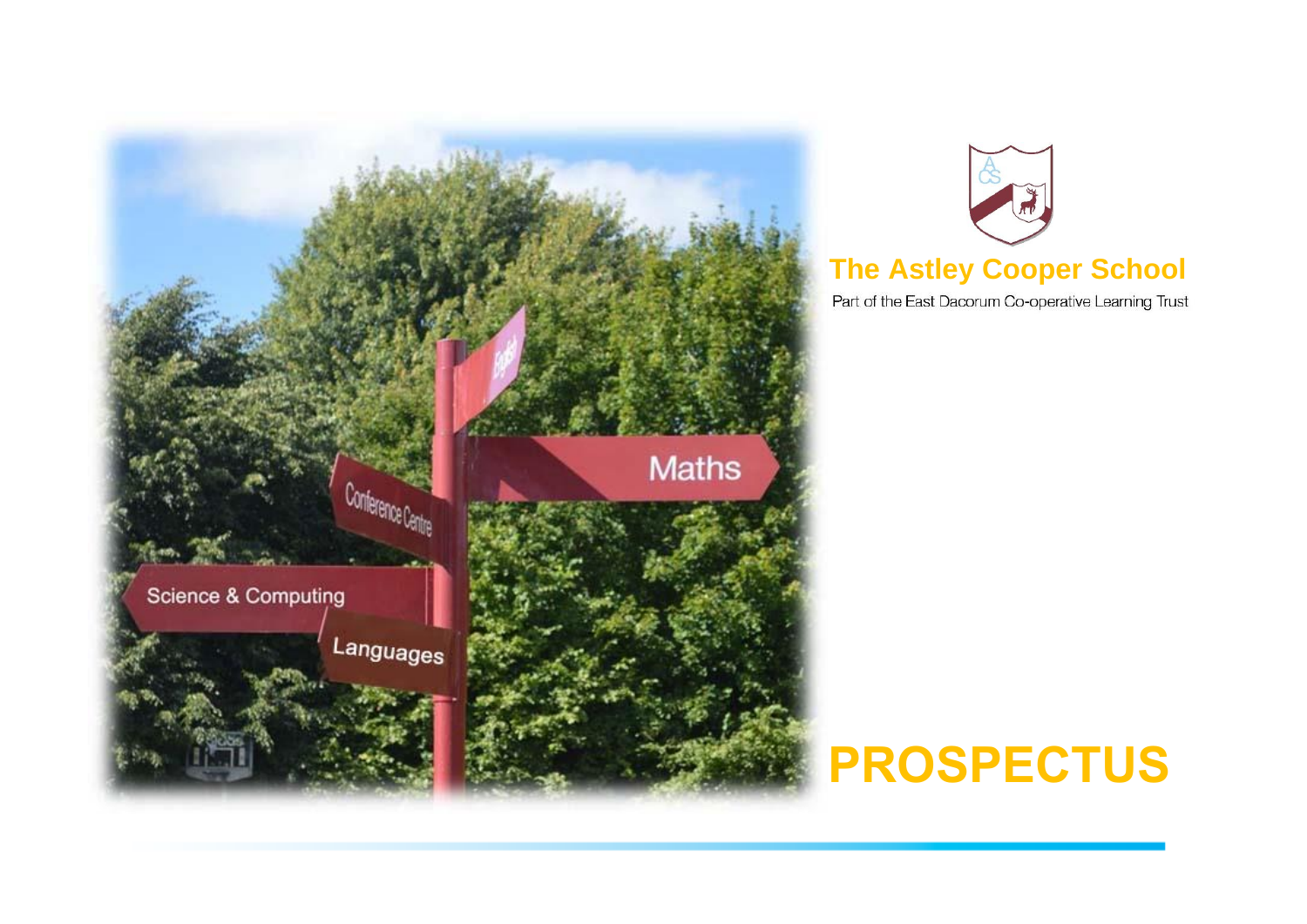Aspiration • Determination • Integrity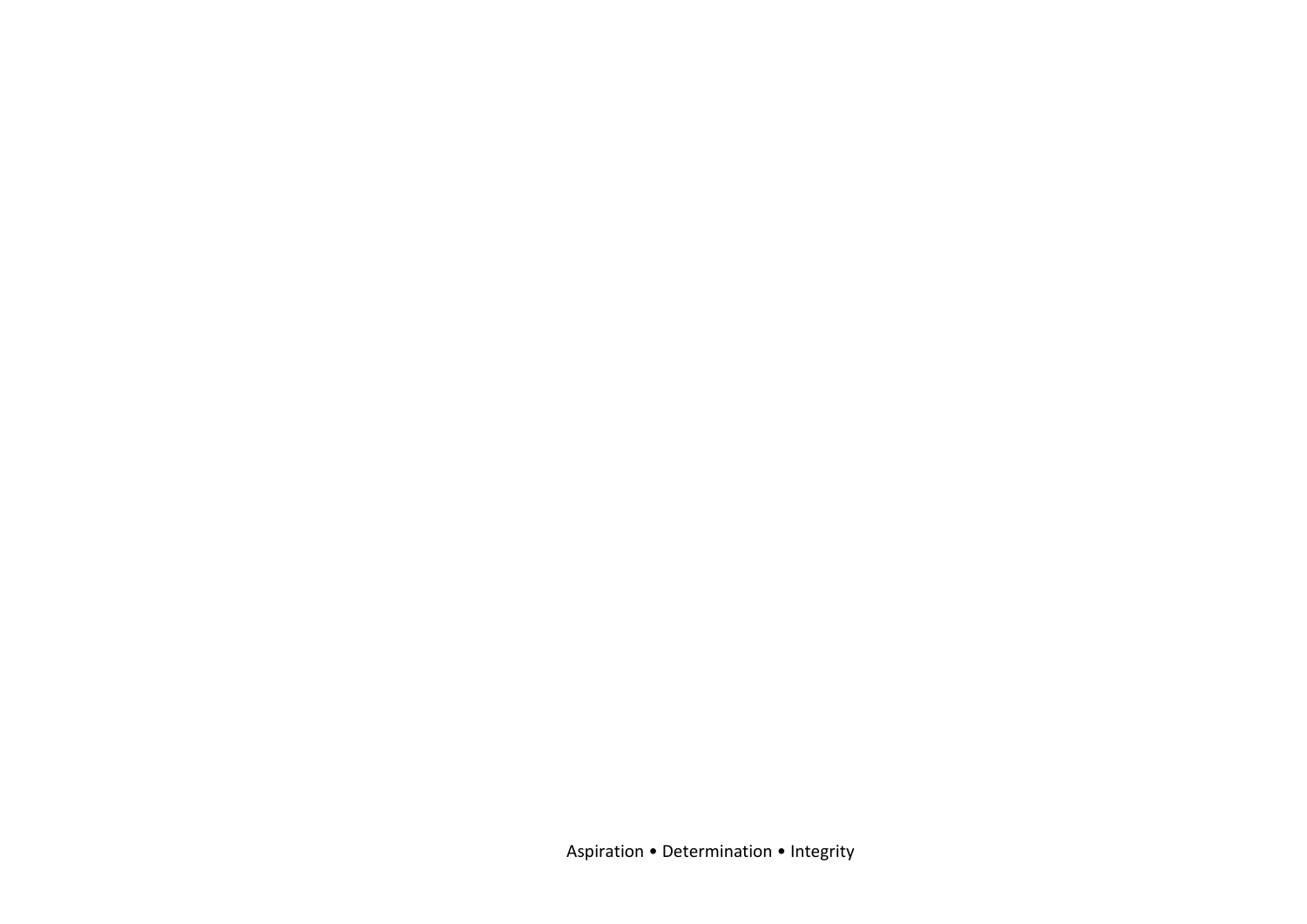# **The Curriculum 2021 - 2022**

At The Astley Cooper School, we strive for the very best for all our students. We are committed to ensuring that when students leave, they have become successful, well rounded and confident individuals prepared to succeed in the modern world. Our core values of Aspiration, Determination and Integrity underpin our curriculum.

We achieve this by delivering the highest possible academic standards and offering students a wealth of opportunities within and beyond the national curriculum to develop their talents.

#### **The School Day (Example for Year 8)**

#### **Morning**

| 8.25            | Staff and students to tutor bases |
|-----------------|-----------------------------------|
| $8.30 - 9.00$   | <b>Registration and Assembly</b>  |
| $9.05 - 10.05$  | Period 1                          |
| $10.10 - 11.10$ | Period 2                          |
| $11.10 - 11.30$ | <b>Break</b>                      |
| $11.30 - 12.30$ | Period 3                          |
| $12.35 - 13.35$ | Period 4                          |

#### **Afternoon**

13.35 - 14.10 LUNCH 14.15 - 15.15 Period 5

#### **Curriculum Aims**

Our curriculum is created using our core values. We want to create:

- **Aspirational** individuals who go above and beyond and lead safe, healthy and fulfilling lives
- **Determined** learners who enjoy learning, make progress and achieve
- Students who have **integrity** and make a positive contribution to society

The progressive curriculum we deliver at The Astley Cooper School ensures students have the skills, concepts and knowledge to progress successfully through the Key Stages.

The curriculum is built to ensure the knowledge and skills learned in Key Stage 2 continue to be developed further through Key Stage 3, Key Stage 4 and Key Stage 5. Departments' Schemes of Learning are carefully planned to ensure skills and techniques are developed each year and built on prior knowledge.

Students' Spiritual, Moral, Social and Culture awareness are also planned for throughout the curriculum as well as set lessons on Personal, Social and Health Education, including promoting citizenship to all our students. Our Religious Education programme is taught throughout the school unless parents/carers exercise their legal right to withdraw students on religious grounds.

The school ensures all aspects of The National Curriculum are met as well as furthering students' education with additional activities beyond The National Curriculum. This includes Dragons' Apprentice, Interact Club, Speak Out Challenge, Sports Clubs, Drama and Dance Clubs, University of Hertfordshire Aspire Higher Programme and The Duke of Edinburgh Award Scheme.

**Subject Number of hours per fortnight**

|                           | Year 7         |
|---------------------------|----------------|
| English                   | 8              |
| Mathematics               | 8              |
| Science                   | $\overline{7}$ |
| Art                       | $\overline{2}$ |
| Computing                 | 1              |
| Drama                     | $\overline{2}$ |
| Geography                 | 3              |
| History                   | 3              |
| Spanish                   | 3              |
| Music                     | 1              |
| <b>Physical Education</b> | 5              |
| Dance                     | 1              |
| PSHE/RSE*                 | $\overline{2}$ |
| RE**                      | $\overline{2}$ |
| Technology                | $\overline{2}$ |
| Total                     | 50             |

Personal, Social and Health Education

\*\* Religious Education

#### **Year 6 Transition**

For a small number of students, we ease their transition from primary school by replicating their KS2 classroom in our nurture group. This is to ensure all students have the opportunity to develop and recall the skills needed in Key Stage 3 and Key Stage 4. The transition groups are identified using information provided by our feeder schools. This programme is further supported in Year 8 and 9 to ensure all students have the ability to go above and beyond.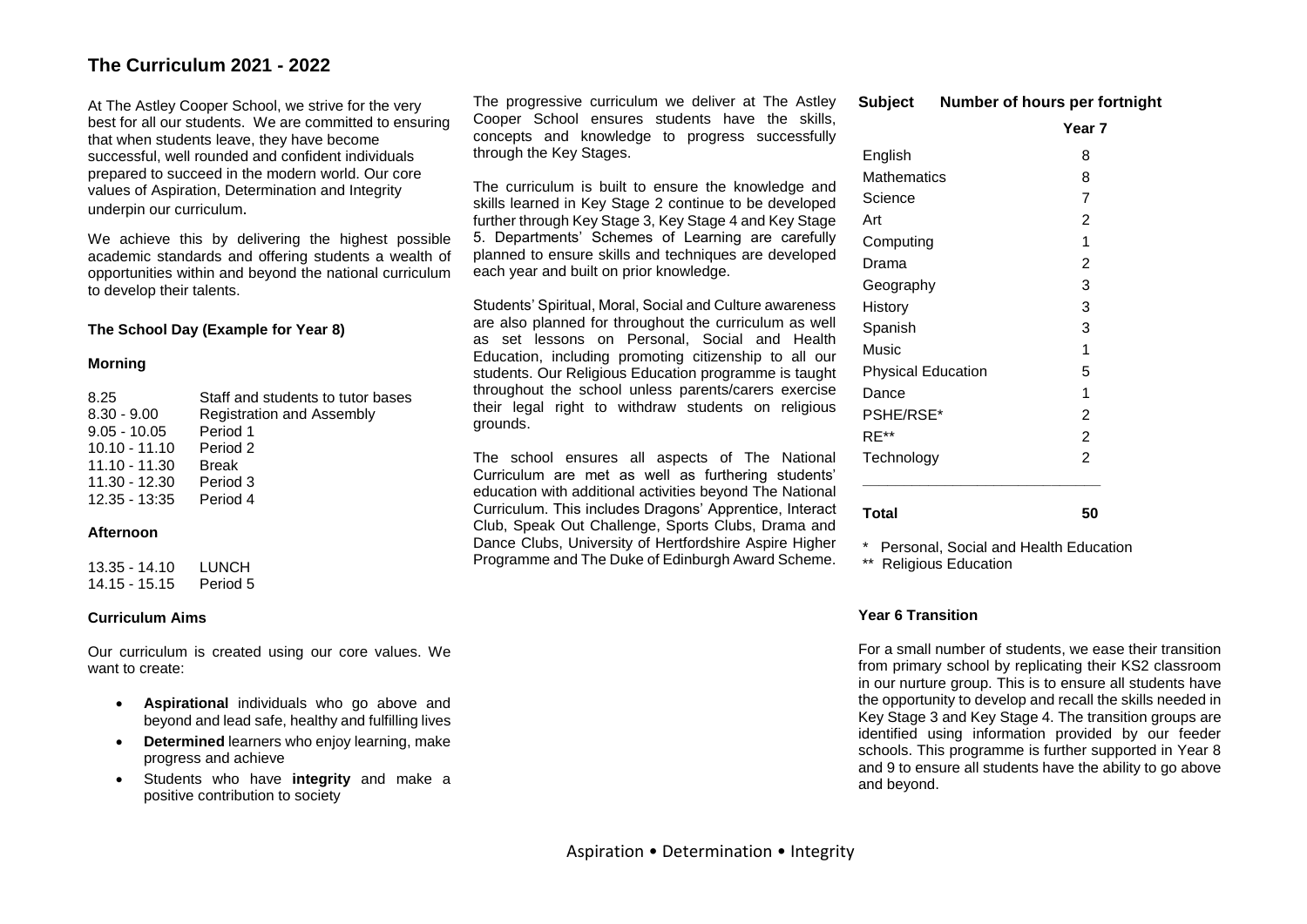#### **Key Stage 3 (Years 7, 8 & 9)**

Students follow a linear curriculum in Year 7 with students studying in their form group for a majority of classes. Setting occurs in Year 7 in core subjects midway through Year 7.

In Key Stage 3 all students study:

- English
- **Mathematics**
- **Science**
- Religious Education
- Physical Education
- Art
- Character Education
- Computer Science
- Dance
- Design & Technology
- Drama
- Food Studies
- Geography
- History
- Modern Foreign Languages
- **Music**
- Physical, Social and Emotional Education
- Relationship and Sex Education

### **Key Stage 4 (Years 10 & 11)**

Students embark upon courses leading to GCSE, BTEC and other qualifications in Year 10. We provide an element of choice in their study programmes. All students in Key Stage 4 are required to study English Language, English Literature, Mathematics and two sciences within their core programme. For further development, students study PE, PRE (Philosophy, Religion and Ethics) and PSHE throughout Key Stage 4.

The Key Stage 4 option blocks are created with the abilities and talents of each cohort in mind as well as ensuring that we meet accessibility requirements of the Humanities, MFL and the Arts combination.

Students and parents are provided with an options survey to ensure the option blocks are most appropriate to each year's cohort. This is then followed by interviews with a member of staff to determine appropriate option choices for each individual student.

The subjects available in Key Stage 4 are:

- English Language GCSE (Compulsory)
- **•** English Literature GCSE (Compulsory)
- Mathematics GCSE (Compulsory)
- Physical Education (Compulsory & GCSE)
- Physical, Social and Emotional Education (Compulsory)
- Science GCSE Double Award (Compulsory)
- **•** Art GCSE
- ASDAN Programme
- Hospitality & Catering Eduqas
- Business BTEC
- Computer Science GCSE
- Dance BTEC
- **•** Drama BTEC
- Geography GCSE
- History GCSE
- Film Studies GCSE
- Music BTEC
- Production Arts BTEC
- Religious Education GCSE
- Resistant Materials GCSE
- Spanish GCSE
- Sport GCSE & BTEC
- Triple Science GCSE

The school week is divided into 25 periods and the timetable runs on a fortnightly cycle.

# **Subject Number of hours per fortnight Year 10**

| Total                     | 50 |
|---------------------------|----|
| Option 4                  | 5  |
| Option 3                  | 5  |
| Option 2                  | 5  |
| Option 1                  | 5  |
| <b>Physical Education</b> | 3  |
| Science                   | 9  |
| <b>Mathematics</b>        | 9  |
| English                   | 9  |

All of our curriculum maps are available on our website and detailed syllabuses and schemes of work may be examined on application to the school.

**Mr T Lally**, *Assistant Headteacher Headteacher*